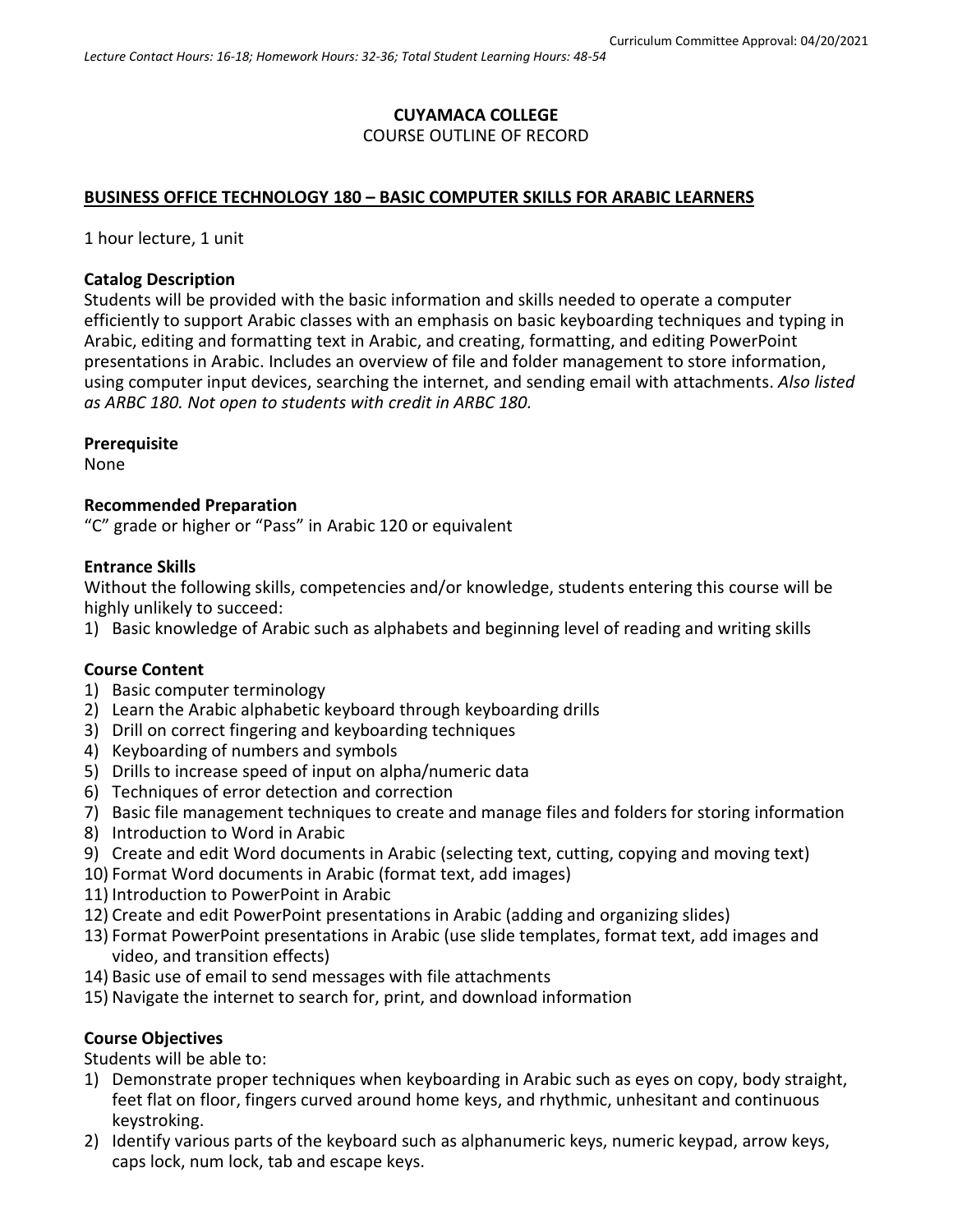- 3) Identify input, output and storage devices in a computer system and demonstrate their practical applications for saving files.
- 4) Use a mouse or similar device to perform basic computer tasks such as selecting menus by pointing, clicking, double-clicking and dragging.
- 5) Create and manage files and folders
- 6) Perform fundamental operations using Word (opening, closing, printing a document, inserting and deleting text, formatting text, selecting text, cutting, copying and moving text).
- 7) Apply editing and proofing tools such as cut, copy, spelling and grammar checker, and the thesaurus to produce error-free documents.
- 8) Select appropriate graphics and insert into a document.
- 9) Use PowerPoint to create presentations.
- 10) Use slide layouts, backgrounds, font enhancements, slide designs, and color schemes to maximize effectiveness of presentations.
- 11) Use clip art, photos, video clips, WordArt and other graphics to increase effectiveness of presentations.
- 12) Use web browsers such as Microsoft Edge, Google Chrome, or Mozilla Firefox to navigate and search the web, as well as download content to a PC or mobile device.
- 13) Create and send email with file attachments.

# **Method of Evaluation**

A grading system will be established by the instructor and implemented uniformly. Grades will be based on demonstrated proficiency in subject matter determined by multiple measurements for evaluation, one of which must be essay exams, skills demonstration or, where appropriate, the symbol system.

- 1) Timed writings
- 2) Demonstration of keyboarding technique
- 3) Presentations using various computer software applications
- 4) Quizzes and exams (objective, performance)
- 5) Assignments and projects

## **Special Materials Required of Student**

Electronic storage media

## **Minimum Instructional Facilities**

Computer lab with Internet access, appropriate software

## **Method of Instruction**

- 1) Lecture
- 2) Computer projects
- 3) Keyboarding drill and practice

## **Out-of-Class Assignments**

- 1) Reading assignments
- 2) Software exercises and projects
- 3) Keyboarding practice

## **Texts and References**

- 1) Required (representative examples):
	- a. Wooden, Lisa, *Welcome to Computers for ESL Students.* 6th edition. Labyrinth Learning, 2021.
	- b. *Typing Club software, 2021,* [www.typingclub.com](http://www.typingclub.com/)
	- c. Newton, Kevin, *Arabic Typing (Arabic and English Edition),* CreateSpace Independent Publishing, 2011.
- 2) Supplemental: None